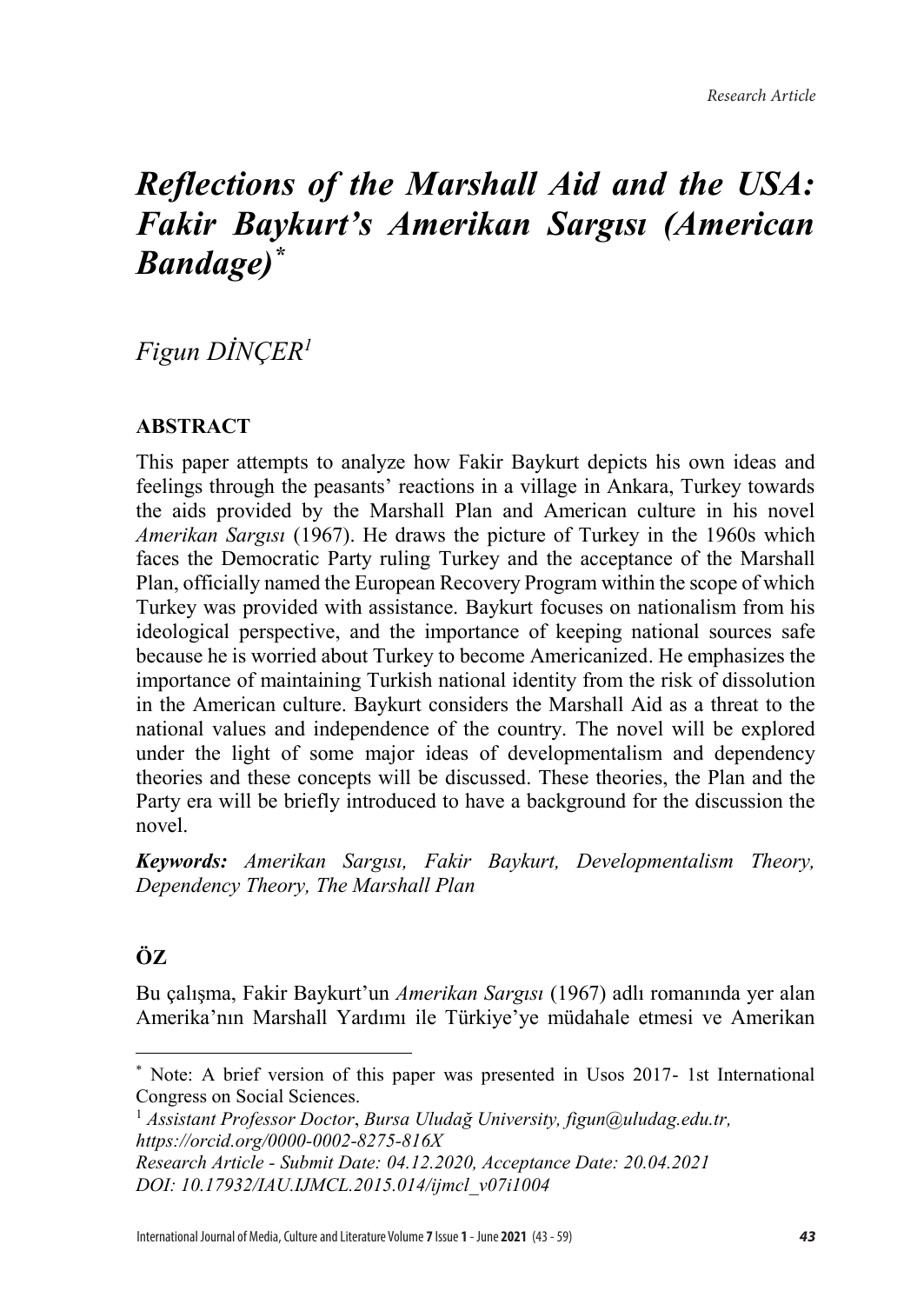kültürüne karşı duygu ve düşüncelerini, köylülerin bunlara verdiği tepkileri ile nasıl ele aldığını işlemiştir. Roman, iktidarda Demokrat Parti'nin olduğu ve resmi adı Avrupa Kurtarma Planı olan ve Türkiye'nin de yardım aldığı Marshall Plan'ının kabul edildiği önemli bir dönemde geçmektedir. Baykurt, roman boyunca ulusalcılık, kültür ve değerler gibi milli kaynakların önemine kendi ideolojik bakışı açısından dikkat çekmiştir. Bu sebeple, romanda Türk milli kimliğinin Amerikan kültürü içerisinde kaybolma riskinden alıkoymanın önemini vurgulamaktadır. Marshall Yardımı'nın, ülkenin milli değerlerine ve bağımsızlığına bir tehdit olarak görmüştür. Romanda yansıtılan bu noktalar, kalkınmacılık ve bağımlılık kuramlarının temel düşünceleri açısından incelenmiştir. Marshall Plan'ı ve Demokrat Parti dönemi de bu kuramlar ışığında romanın incelenmesi kapsamında kısaca ele alınmıştır.

*Anahtar Kelimeler: Amerikan Sargısı, Fakir Baykurt, Kalkınmacılık Kuramı, Bağımlılık Kuramı, Marshall Planı*

## **INTRODUCTION**

This paper attempts to explore Fakir Baykurt's (1929-1999) novel *Amerikan Sargısı* (1967) (American Bandage/bondage) through the ideas of developmentalism and dependency theories. Baykurt, born in a village 'Akçaköy' in Burdur, is a leftist author. Due to most of his novels with leftist ideas, he made the government restless and was even arrested in 1972. Then, he was the head of the Turkish Teachers Union. He was familiar with village life and culture. He worked as a teacher for a while before working as an inspector for the government. Baykurt emphasizes the importance of being independent for his country; therefore, he reflects his ideas within this perspective in the novel, published after the 1960 revolution in Turkey. That period was still carrying the traces of the former Democratic Party. The main purpose of this study is to reveal how America and the Marshall Plan are considered by Baykurt. It is assumed that the exploration of the novel reveals Baykurt's perception of how the real inhabitants of a village near Ankara have reacted to being made the guinea pigs for an American 'pilot project' conducted in their midst. It might also have the potential to understand the perspectives of Turkish people towards the issue since there has not been much scholarly criticism on this matter in literature. There is no document on any project like the one stated in the novel in Turkey but the fiction gives an idea of how the author feels about the aids and reading it under the light of these two theories presents a different perspective.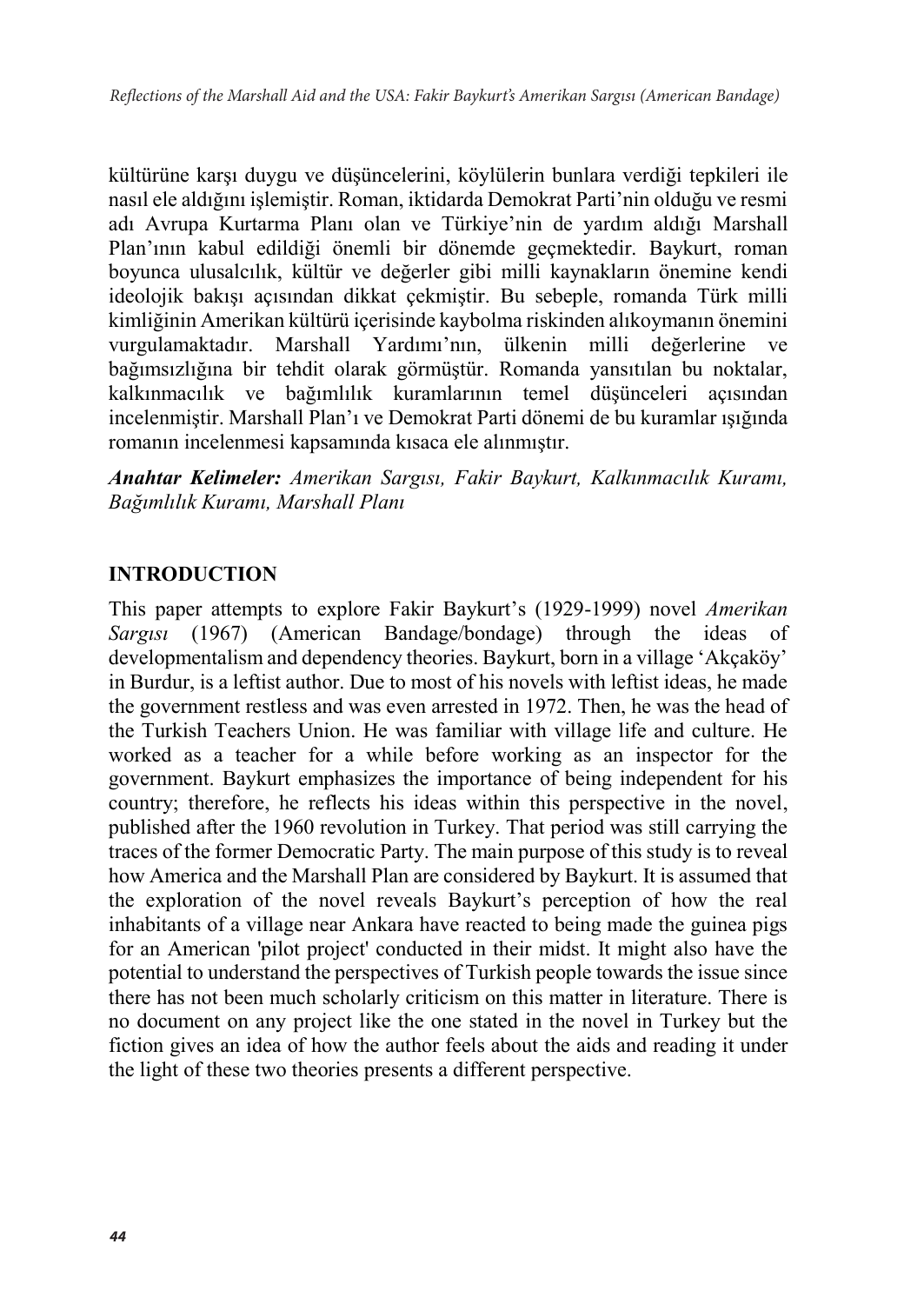#### **THE DEMOCRATIC PARTY ERA AND THE MARSHALL PLAN**

We need to have a look at the rise of the Democratic Party in 1950 in Turkey to see the background of the novel. The Democratic Party won the election due to the problems caused by the Second World War and the one-party government that lasted decades. As mentioned before, the mobilization kept all men away from the fields and thus production decreased. The public put all blame upon the one-party government, the Republican People's Party. The economic, agricultural, and political problems in this post-war period help the Democratic party be seen as a savior. From 1950 up to 1960, the Party ruled Turkey when the Marshall Plan and the Truman Doctrine were on the headlines in the country. Mechanization in the agricultural sector with the help of the aid funds and the increased number of tractors meant a kind of revolution with vital changes in the economy. All these changes began to happen in the 1940s.

During the period between 1950 and 1960, the newly accepted liberal economy is only observed in the agricultural sector because Turkey accepts one basic condition: to base the development model upon agriculture, not industry. Thus, by determining the obstacles in the sector, they focus on solving and improving them. So, the primary emphasis is given to modernizing Turkey's agrarian structure throughout 1948-1952. Last two years of this period the Democratic party participated in the program. While modern machinery, as well as modern farming methods, is introduced, foreign investment, private enterprises, credits, and loans entered the country's economy. Undoubtedly the Marshall Plan helps not only Turkey but also Europe recover in economic, political, and societal terms. However, all these changes and improvements are not always welcomed by many people in Turkey, and by some writers like Fakir Baykurt, they are seen as the USA's attempt to colonize Turkey.

Since Turkey's economy is based on agriculture, not industry, the recovery program focuses on agricultural development. Mechanization in agriculture, the USA, will foster Turkey's industrial development as well. Machinations of irrigation are given importance and a great number of heavy tractors are supplied and hectors of land are taken into a plan for irrigation to improve agriculture. Transportation is also given priority in the program because it provides transporting raw materials and productions from one part of Turkey to the other. Therefore, railways, roads, and ports are improved, which is called the rise of a new system of mobility. In 1946, there were not more than 1.000 tractors that could hardly run, while in 1955 the number increased up to 43.000 (Keyder, 2008, p. 162). The state-owned and state-built railroads are now ruled by the Western system expedited the country's invasion as Perin E. Gürel asserts (2017). She continues that "in 1948, the final foreign railroad line was nationalized. Yet, around the same time, Turkey's transportation policy took a US-directed shift, intended to integrate the country into the capitalist system in line with the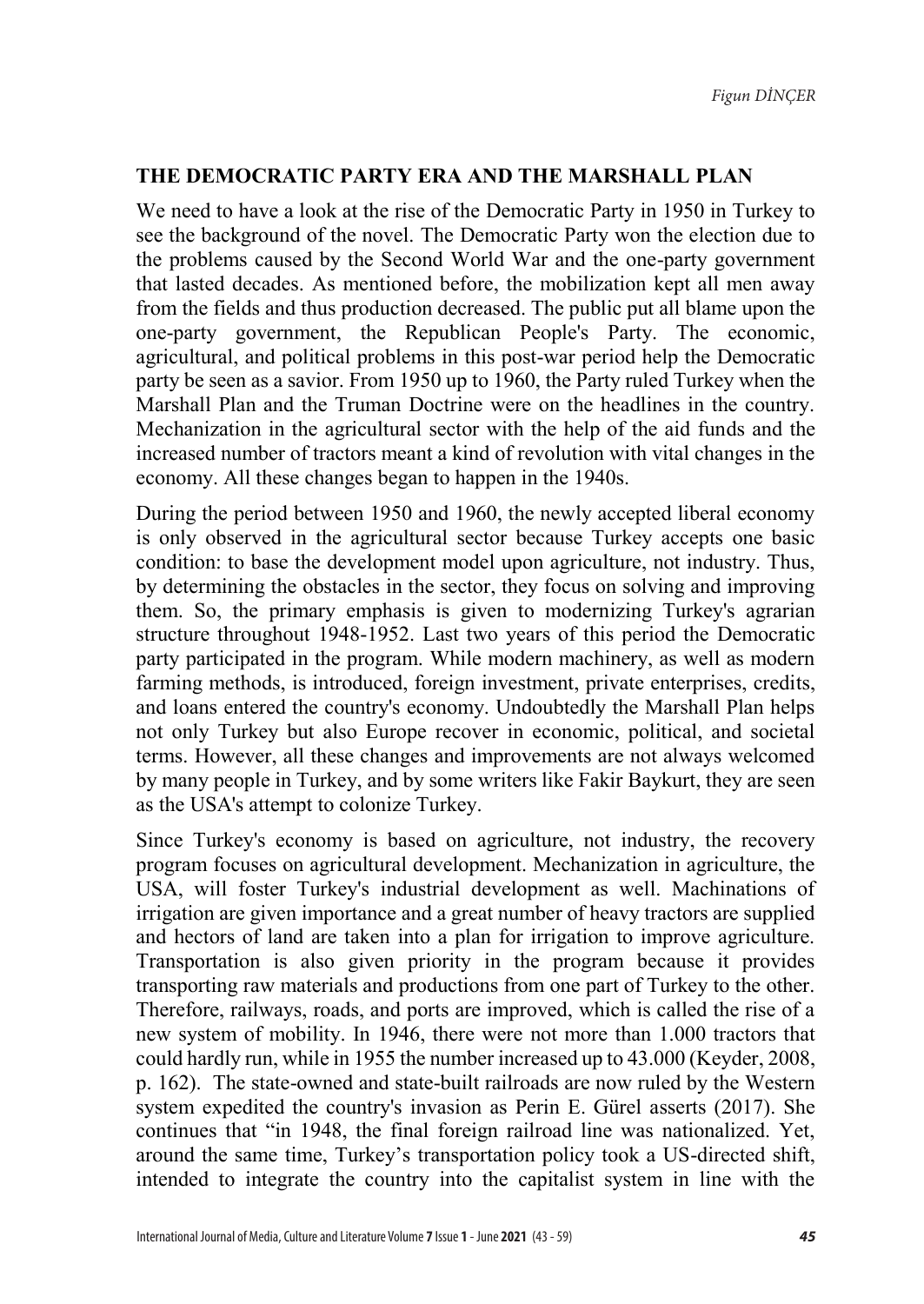Marshall Plan…These highways and motor vehicles soon became some of the most visible symbols of US-accented modernization" (Gürel, 2017, p. 98). American-brand tractors pushed through the Marshall Plan a symbol for literary protest, as well.

The party conducts a liberal economy successfully during the first quarter of its government. While a rapid development is observed in the Turkish economy, indeed, Turkey increasingly depends on foreign sources, debts borrowed, legal and political policies like foreign investment revealed as economic dependence and a threat to Turkish freedom and nationalism. It can be asserted that Turkey goes under the control of the USA.

Agriculture, transportation, mining, and defense constituted the main parts of the aid program which led the way to the dependency relations with the USA. Gabriel Ignatow (2006) argues that "the economic dependence of developing nations on wealthier nations and international lending intuitions can substantially affect public opinion within developing nations" (p. 648). Fakir Baykurt unlike some scholars like M.J.Hogan (1987), Wexler (1983), Gimbel (1976), and Ertem (2009), who approach the Plan positively, implicitly criticizes it. He shows the other side of the coin. Most of the time, literature is a mirror that reflects the social realities of the time in which it is written. Baykurt's novel reveals how America is seen through the eyes of the public as much as the author considers. It depicts his and his people's awareness of their country's dependency on foreign investment and loans. Through developmentalism and dependency theories the novel can be best evaluated and account for how the economic processes through the Plan influence public opinion.

The Marshall Plan, also known as the European Recovery Program or European Reconstruction and Development Plan, was named after Secretary of State George C. Marshall. In 1947, he made a speech at Harvard University during which he announced the plan. From 1948 through 1952, the Plan assisted 16 countries in their economic recovery and gave them over \$13 billion in aid to finance them. The immense destruction that had occurred during the Second World War caused such an urgent need for financial and military support. Although Turkey had followed a policy of neutrality during the war and succeeded in remaining outside it, the country's economy suffered as a consequence of the impacts of the war and was in great need of support from the recovery program. Hence, Turkey was included in the Plan later. The mobilization declared during the war resulted in the lack of labor on fields and therefore production had reduced considerably. Turkey faced famine, and many goods were bought or sold on the black market, which provided better prices than the government for the farmers.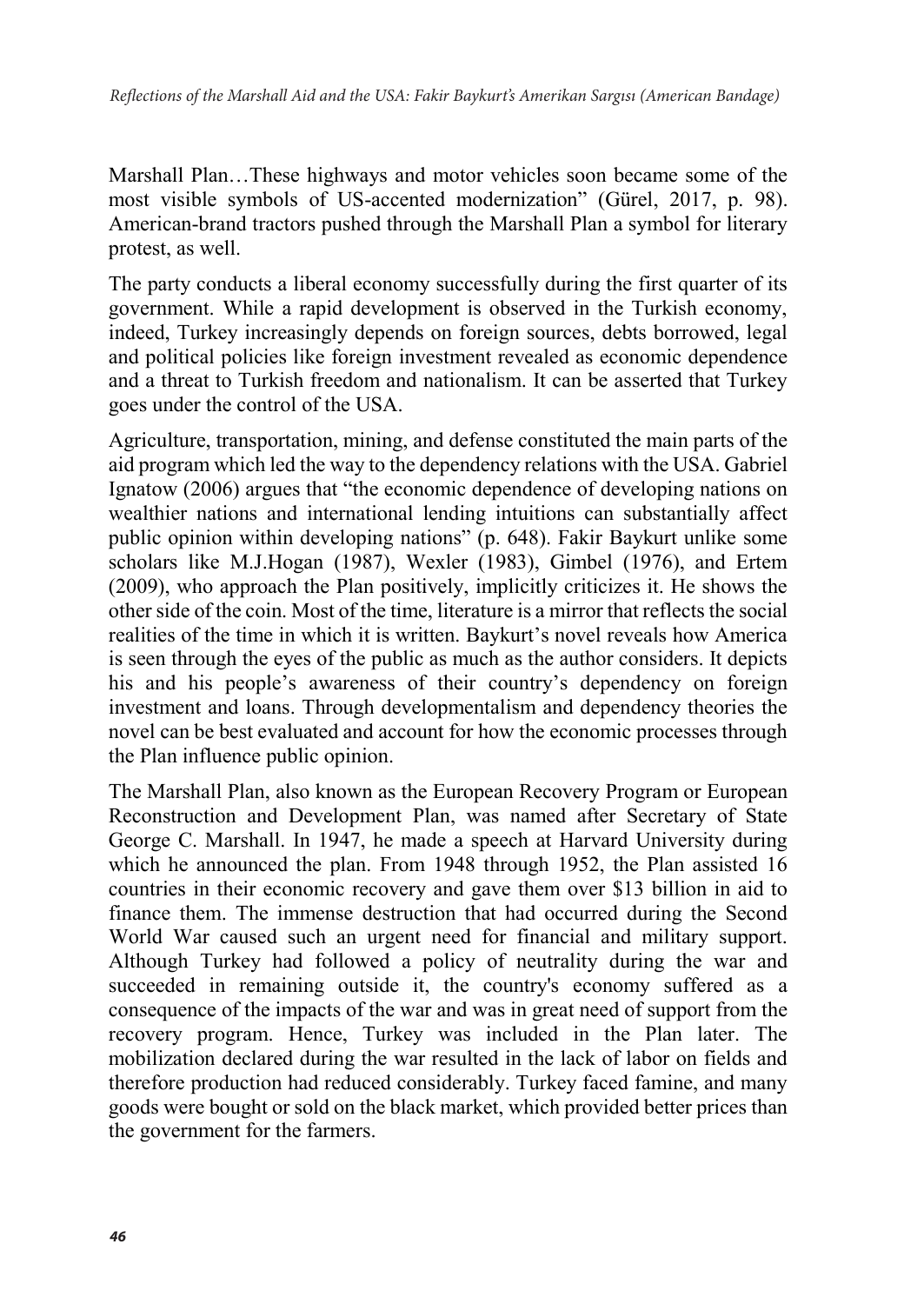Turkey received financial aid between 1948 and 1959 and spent that amount mainly on agriculture, army, and transportation. \$62.376 million amount of it was a donation and \$72.840 million was a loan. "Main short supply items tentatively estimated for distribution to Turkey for the first 15 months of the program starting in April included agricultural, mining and electrical equipment, trucks, freight cars, finished steel, petroleum products, and timber, which amounted to \$58.9m in imports from the US and Western hemisphere" (FRUS, 1974, pp. 371-3).

Seven American specialists came to Turkey on March 28, 1950, to provide technical assistance in the Çukurova and Southeast, Marmara, Ege, and Trakya regions of the country for a better and modern agricultural program. Two months later, 800 kg hybrid zea mays seeds were imported from America to grow and chickens to breed in the Turkish fields. Raw materials, too, were supported by the USA as Avşaroğlu points out:

"Mining industry was one of the most important areas created by the Marshall Plan for the USA and European companies. The process to accumulate capitals of the USA and Europe would be supported through the machines and turnover imported and raw material required by the countries in question would be thus supplied" (Avşaroğlu, 2008).

The USA controlled the use of sources according to the Agreement for Economic Cooperation by providing financial aid of 351 million and 700 thousand dollars in the scope of the Marshall Plan between 1948 and 1952 (Yücel, p. 67). Turkey eventually became an importer and thus the budget deficit between export and import gradually widened.

Tolga Tören (2006) and Serkan Şahin (2014) summarize the effects of the Marshall Plan on the Turkish economy and these explanations make it possible to understand better Baykurt's perception of the aids as depicted in the novel:

"Turkey grew rapidly through the plan; however, this condition stimulated the increase in export. The sum spent on imports in Turkey exceeded the sum of export and the external deficit increased in the economy. Turkey that was deprived of economic policies to prevent this case couldn't pay off the debts and had to take a loan again. The devaluation practice of 1946 couldn't meet the foreign trade deficit. Any precaution was not taken even after this practice. Under these circumstances, the economic crisis started to reappear in Turkey from 1956. The USA that took the Turkish economy in hand stipulated to develop a system of economic stability and constituted an institution in the form of Public Debts to pay the debts. Turkey thus became foreign-dependent again, on the other hand, the USA started to intervene directly in internal affairs of Turkey" (Şahin, 2006, p. 164).

"Marshall Plan appeared as a factor that forms a basis of the dynamic of internationalization of the productive capital. This mission undertaken required a plan to be built to accelerate the process of capital accumulation for Western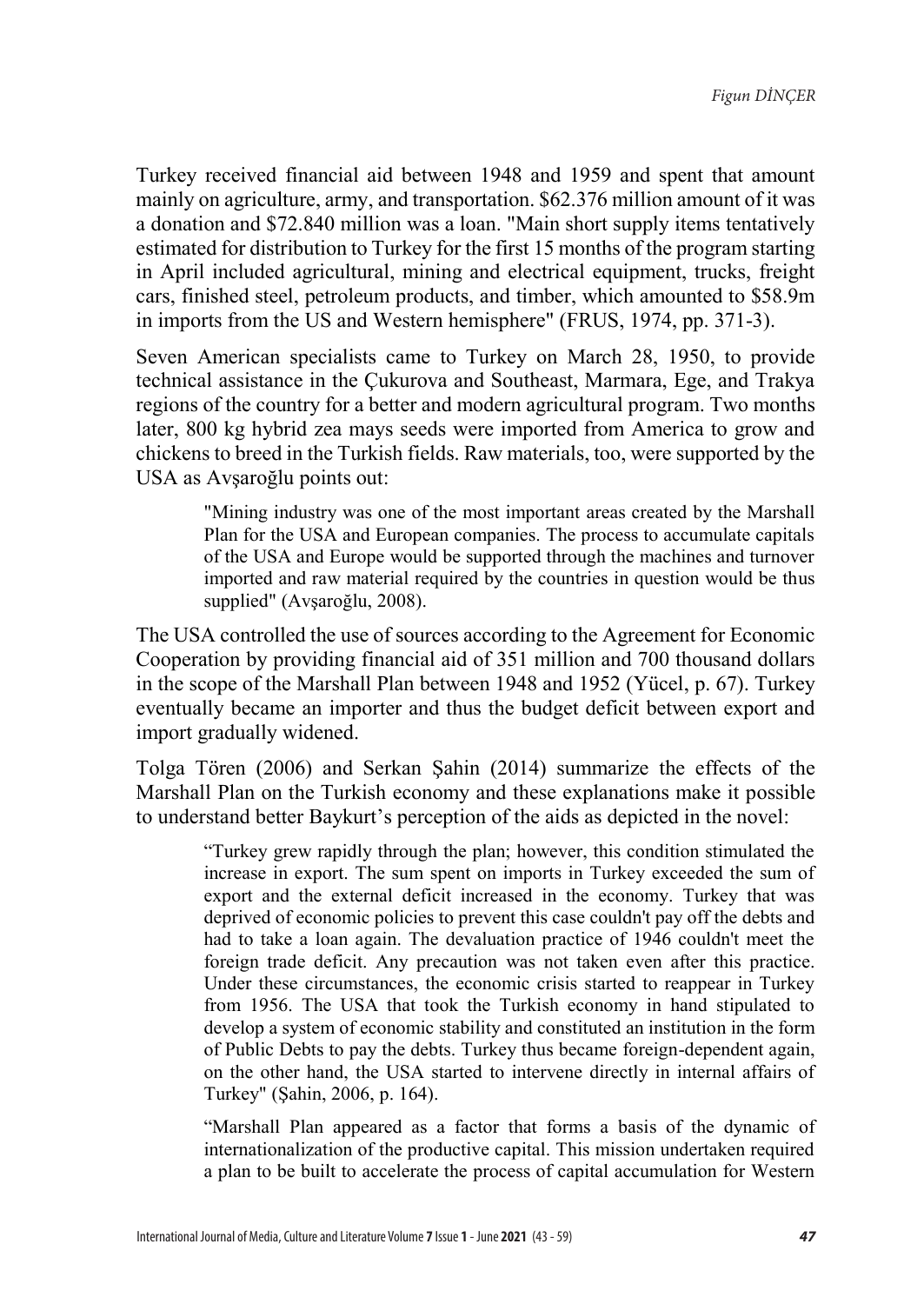European countries—in a way to create a demand in investment goods produced in the USA—and also create a safe zone for the direct investments of the USA capital through deepening (again) the whole of capitalist affairs in these countries. In other words, the Marshall Plan was built with a purpose to accelerate the process of capital accumulation in Western European countries as well as it created opportunities to utilize the capital of the USA... Capital issued through Marshall Plan opened the way to export of goods" (Tören, 2014, pp. 210-1).

Besides the war-related economic problems, there was another problem both for Turkey and the USA; it was the Soviet pressure and claims on Turkey. It was believed that the US was concerned about Soviet pressure on Turkey, who they feared might turn to the Soviet Union and join the socialist/communist regime. The US, therefore, did not wish to alienate Turkey. Under the Truman Doctrine, the US aimed to extend aid to Turkey for her industrial development, giving emergent priority to Greece (Akçakaya, pp. 81-2). The impacts of the plan as stated by these scholars help to see how and why Baykurt draws a restless picture of some of the peasants receiving American aids. He points out another fact that Turkey would become a dependent country and an exporter of raw material to the USA if she continues to live upon the plan. His worries about the cultural adverse effect are also reflected in the novel. During the time of receiving the American aid, the leftist section criticized that this badly affected social life in Turkey also feeling that the United States became popular in Turkish public. Using American products in Turkey became a sign of prosperity and prestige. In the primary schools, students were delivered cans of powdered milk, margarine, and orange juice for free and started to read American comics and stories of American superheroes, he is restless seeing that all these are new and American not Turkish.

#### **DEVELOPMENTALISM AND DEPENDENCY THEORIES**

Developmentalism is an economic theory emerged in the United States in the early 1940s which refers to shaping the future of the newly independent states. It is associated with American foreign policy issues. It focuses on the economic growth of the Third World countries. The idea of this theory is generally referred to as a post-World War II phenomenon (Erik S. Reinert 1). The ideology of developmentalism takes several different forms. The Soviet Union calls it instituting "socialism", later calls "communism". The USA calls it "economic development" according to Immanuel Wallerstein (1974). The US global expansionism and domination of the world find a place in developmentalist idea. The aid is a practical result of this concept by the developed country. Burcu Birinci states that "developmentalism is invented to transform traditional societies into modern societies. This perspective accepts the other as 'tradition' and has a superiority claim on it as a hegemonic system" (2007, p. 18). Then,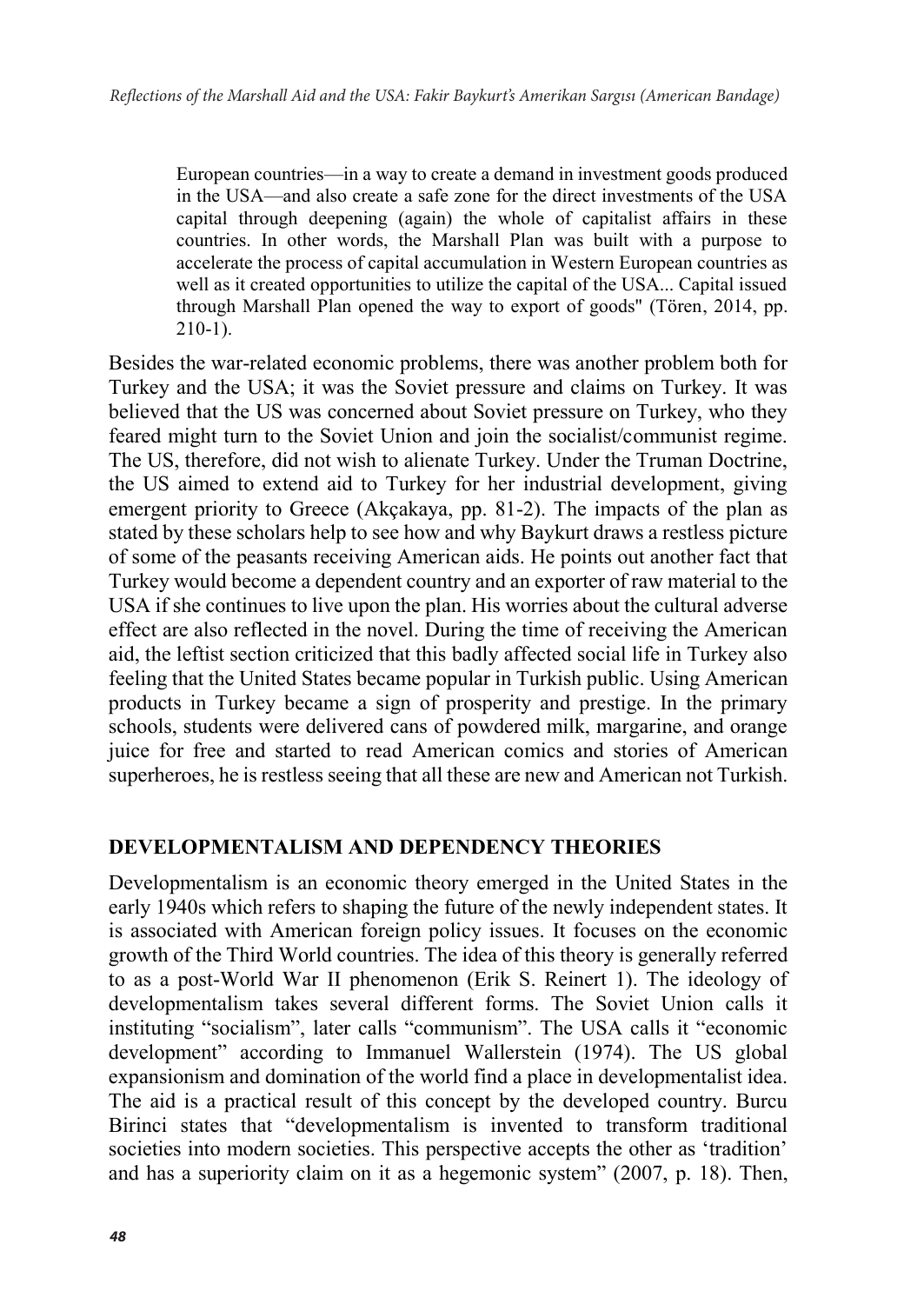ethnocentrism makes up the core of this perspective. Kelley Johnson points out that "the biases and limitations of developmentalism and the Washington Consensus can be summed up with one word: ethnocentrism" (2010, p. 37). The assumption is that if the West's sequence of development work for them, then it should work for other societies, too.

Dependency theory is an explanation of the economic development of a state in terms of the external influences--political, economic, and cultural--on national development policies" (Sunkel, 1969, p. 23, in Ferraro, 1996, p. 1). The theorists argue that there is an important relationship between dependency and developmentalism. Don Santos clarifies such a situation of the aid recipient countries within the dependency theory: "a situation in which the economy of certain countries is conditioned by development and expansion of another economy to which the former is subjected" (p. 231). These concepts are argued through periphery-center terms, introduced by Prebish in the 50s and later used by Myrdal, Cardoso, Frank, Don Santos, Amin, and many others. The center or core as Immanuel Wallerstein asserts (1974) is referred to the developed nations like the USA, while the periphery is Turkey as described throughout the novel.

## **DISCUSSION**

As noted at the outset, there is not any document for such a project in Turkey as stated in the novel; however, the novel gives an idea of how the author feels about the Marshall Plan and the independency of Turkey. Reading it under the light of these two theories presents a different perspective for a better understanding his worries about the country. Fakir Baykurt wrote *Amerikan Sargısı* in 1966 in Ankara while he was working as an inspector for the government. The novel ironically depicts the USA's efforts to help the underdeveloped countries through the Marshall Plan aid. It generally criticizes the implementations of the American aid project, which he thinks not appropriate for the Turkish society. It emphasizes that any attempt aimed to help Turkey develop should be done so under Turkish culture and conditions, not American.

Fakir Baykurt, through the novel *Amerikan Sargısı*, displays his ideas on how the USA is regarded by the Turkish public, as opposed to the claims in which the Marshall Plan and the USA are promoted as a savior for the aid recipient countries. Undoubtedly the success of the Marshall Plan cannot be denied, since the USA contributed to the recovery of post-war Europe, which rose to its prewar level in a short period. However, the new world order established after the Second World War brought with it the concepts of the developmental economy and the dependency relationships. Using foreign aid, the construction of a new world order and decolonization were fostered by controlling the newly aided regions, including Turkey. It was these efforts at development on which Baykurt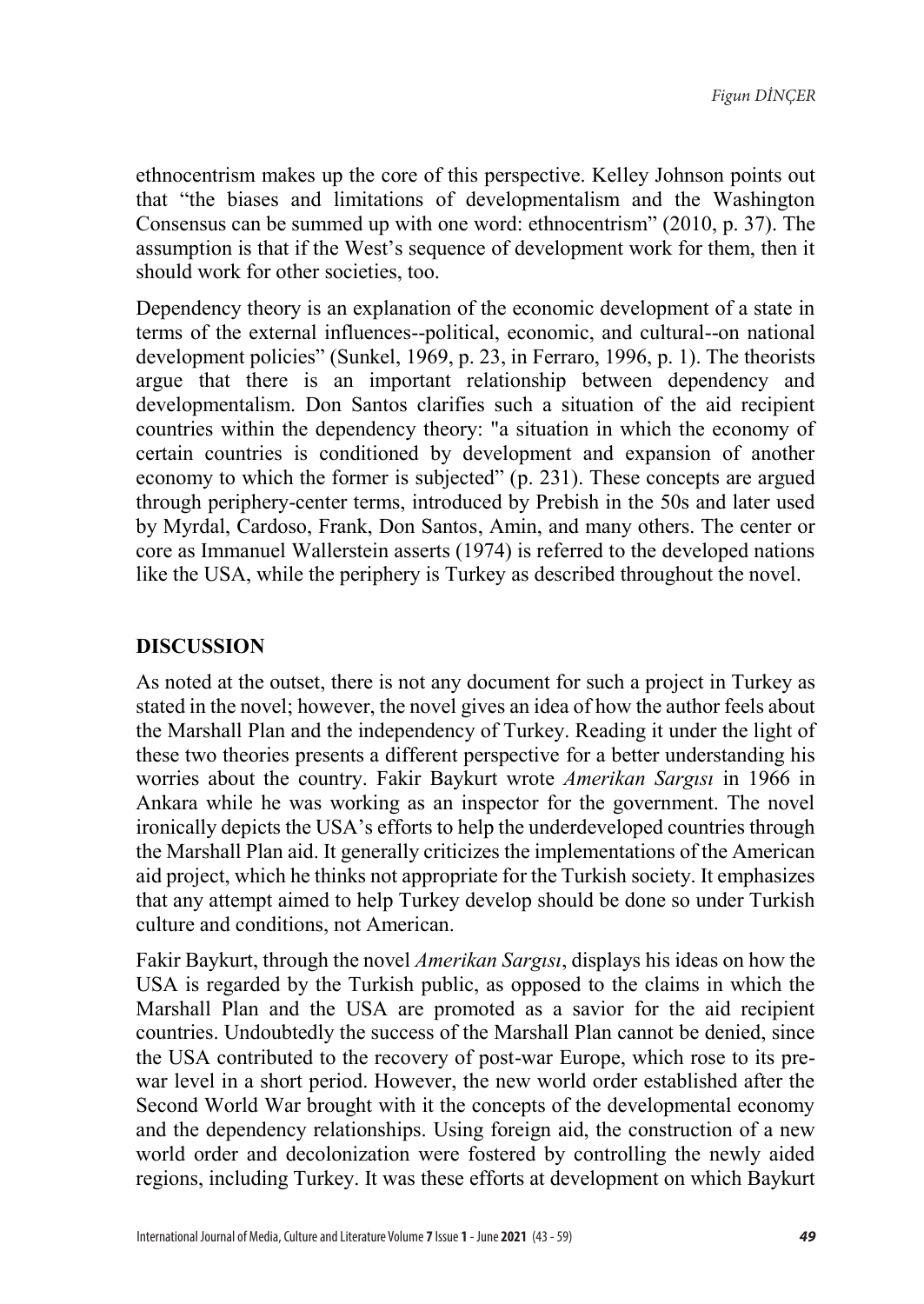clearly expressed his opposing ideas. He saw it as a threat to Turkish cultural and economic independence seeing that the American economic assistance was welcomed by some in Turkey at that time. He foresaw the possible results of the plan and thus he continued to emphasize nationalism and the value of national sources, including the culture and values. There was not any success reached in agriculture except that industrialization, and Turkey was turned into an agricultural importer after 1954 (Tören, p. 218). For this reason, he used the local dialect to emphasize the importance of maintaining national identity by protecting all aspects of Turkishness from dissolution in American culture.

Baykurt begins his novel by expressing his ideas and feelings about the USA. Introducing the States to the readers, he remarks that American society lives with the constant anxiety of a possible attack on their country at any moment. He talks about the industrialists, including Henry Ford, who are against the revolutionist ideas and movements. They did not hesitate to murder the workers who complained and protested horrible and unfair working conditions. These people also had a role in the exile and killing of the Native Americans. He asserts that President Kennedy was murdered because he wanted peace, and that this was against the interest of a certain group of people.

One of the main characters is Melih Dalyan, a businessman in Ankara. He becomes rich by shipping Turkish mines to the States. He cooperates with the States as a part of the Marshall Plan. He negotiates with Mr. Borger, who is a high-ranking bureaucrat and a representative of the Plan. The issue of the meeting is reconstructing and developing the villages in Turkey. They think that delivering powdered milk to kids is not enough. Some suggest to fly American flags in the coffee shops in the villages or to give them turkeys as a gift. Finally, Mr. Canata, who is Turkish, tells them to conduct a more lasting and effective project. According to this project, they start to work on a pilot village nearby Ankara named *Kızılöz*.

The peasants in Kızılöz not aware of their plans are suffering from poverty but still happy to earn their living honestly. The protagonist Temeloş is the watchman of the village. He is a strong character and not compliant. He welcomes the American guests thinking they will only visit their village not knowing they have a project in their minds. The fate of the village changes with a group of 70 people coming there. In the beginning, they are surprised, but immediately show hospitality to their guests. The local administrators accompany the American bureaucrats, who ask the peasants if they need anything. They reply that they require nothing. They say that the Turkish government is going to give them whatever they need, and they do not need help from any other country. However, Temeloş asks them to flatten the hill in the village. The Americans turn this area into a garden and construct a large gate on which they write "Turkish-American Friendship Garden". They even change the name of the village from *Kızılöz* to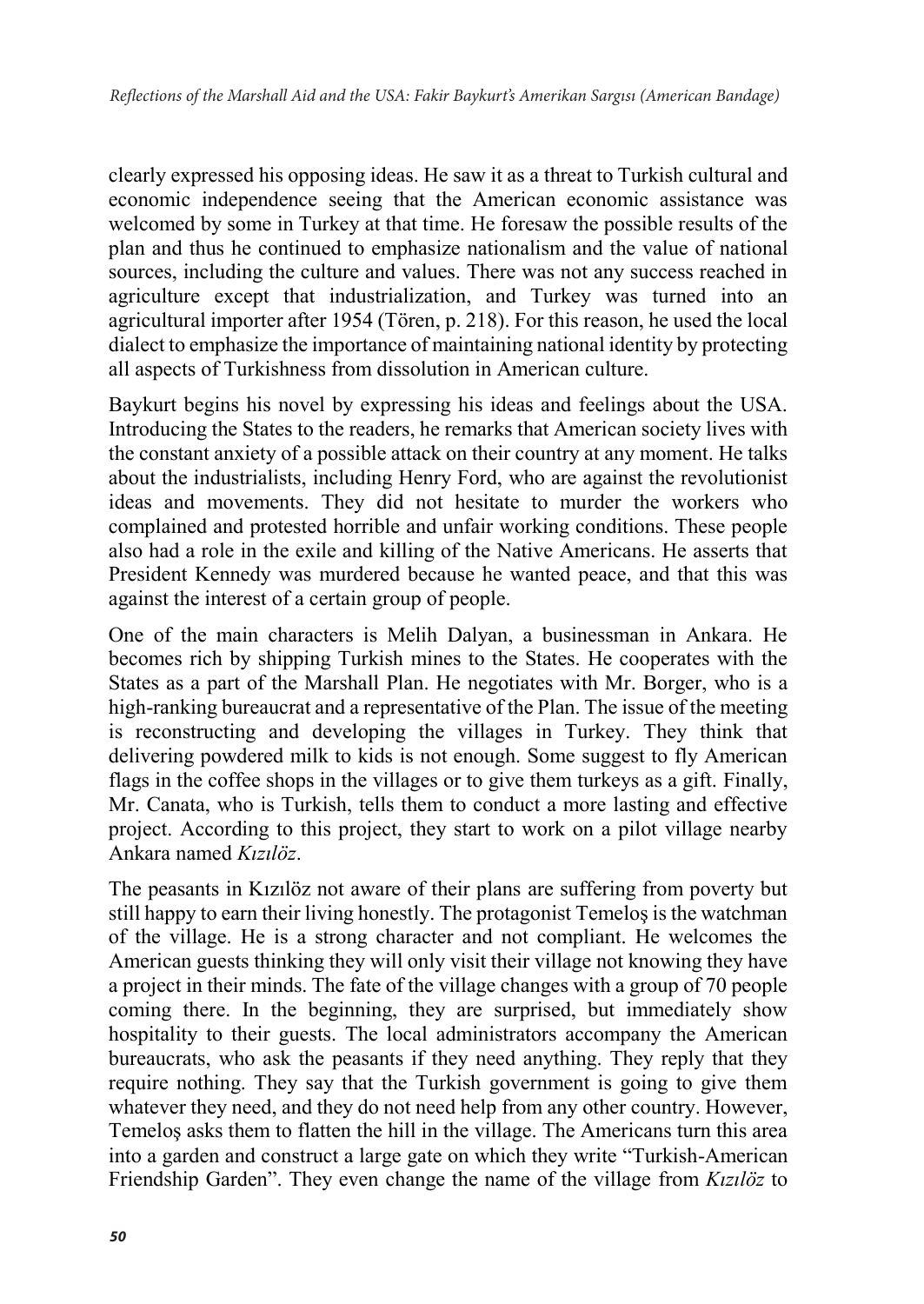*Güzelöz,* because the Americans are uncomfortable with the connotation of the word *Kızıl* (red) and its associations with the Soviet and communism.

As part of the project, chickens, cows, animal feed, seeds, agricultural machinery, and methods are brought from the States. In this way, they plan to reconstruct all the villages in Turkey and thus Americanize them. Some of the peasants are happy about this at the beginning, but with time they realize that these new implementations are not suitable with Turkish geography and agricultural traditions, and thus Turkish culture. Temeloş is a leading figure complaining about these new changes. The mukhtar İzzet, the head of the village, and the teacher Cemal share the same unsatisfactory feelings with Temeloş. They think that the best way of helping the peasants is to raise awareness and give them a proper education in all fields. Cemal, for instance, warns them that they might lose all underground treasures since America processes Turkish mines, sell them abroad even back to Turkey and make a great amount of money. The project conducted under the terms of the Plan proves the notion of the dependency theory; the resources flow from Turkey, which is a poor "periphery" country to the USA, a wealthy "core" country, enriching her more at the expense of the former. Americans and some local authorities who become Americanized try to squelch objectors like Cemal. Another teacher Ertan Bey is not like Cemal. He serves the Americans and earns a fortune by searching for mine beds in the country instead of teaching at school. Since Cemal is an opponent, he is relegated. The whole village becomes so much upset by his leaving the village for this unfair reason.

The project proves to be unsuccessful; all the animals die and the pineapples do not flourish. During a fight that breaks out between Temeloş and Danacı Arif, a watchman appointed by Americans, Temeloş is seriously wounded and taken to hospital. Temeloş feels alienated not belonging to the village because he is not let in the garden by his fellow. The doctors try to apply an American bandage, but Temeloş insists on having a Turkish dressing. Meanwhile back in the village, the peasants begin an uprise and destroy everything that has come from America. They change the name back to *Kızılöz*.

Developmentalist theorists "ignored the 'culture' variable, which proved to be a damning error. Probably, developmentalism's early thinkers did not believe they were making that mistake. Economists in general tend to be uninterested in cultural differences, assuming that the "laws of economics" will hold anywhere. The Marshall Plan poured money and resources into European countries that had been devastated by World War II… yet Rostow and his contemporaries did not distinguish between the regions" (Kelly, 2010, p. 37). The same mistake is observed in the results of the aids to Kızılöz people. The peasants demolished everything Americans built and made and even the bandage Temeloş is dressed with. He wanted to heal his wounds with something Turkish, not American. This is a symbolic irony used to show the aid's damage to Turkey. Temeloş's knee is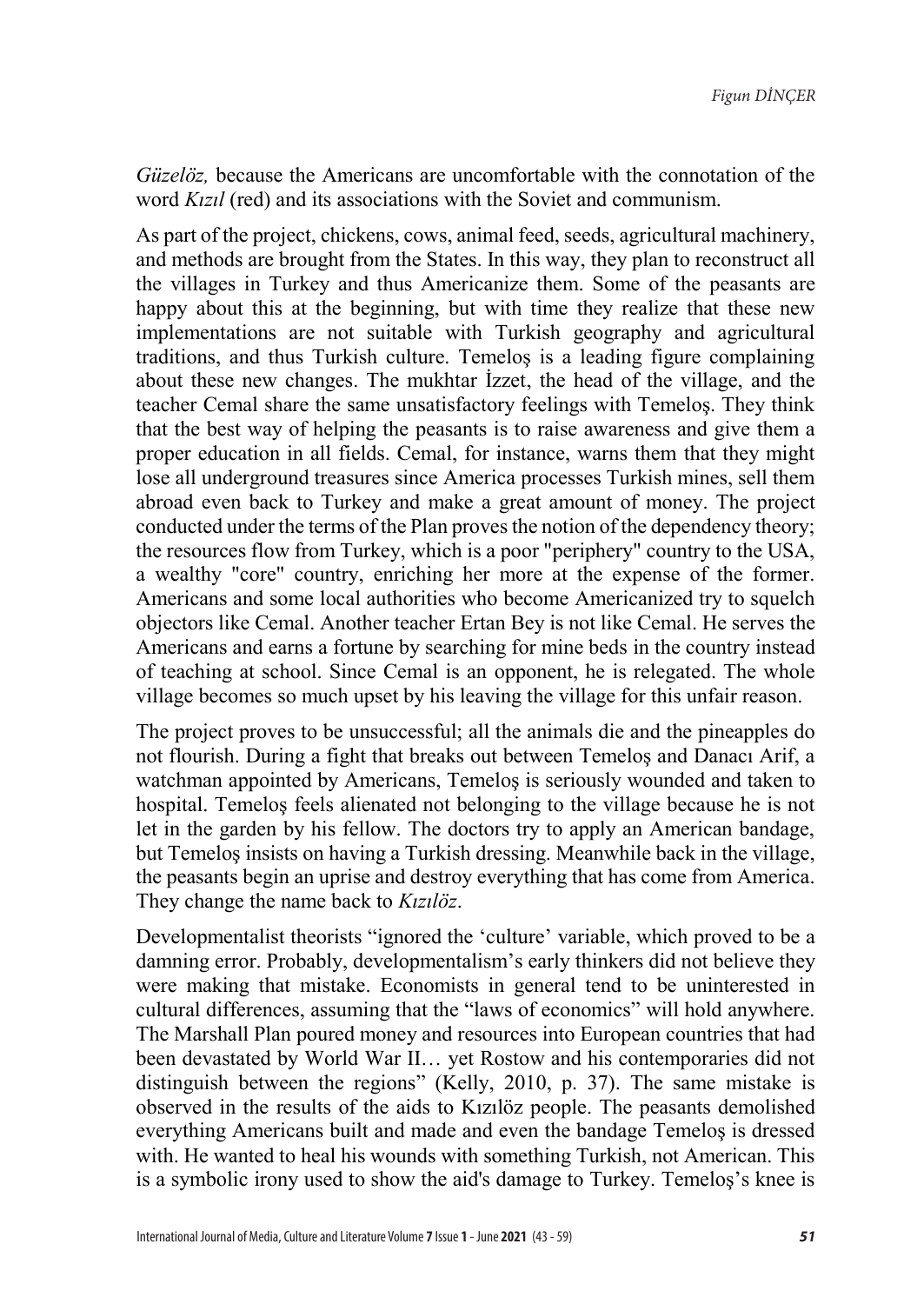injured by a guard's American sneakers. Bobby drives him to the American hospital in Ankara. They use dressing and American bandage on which there is the same image of the Turkish-American handshake. This image is on everything including the powdered milk cans and pineapple trees garden gate. However, Temeloş feels alienated and does not feel that he is at home. He wants something his own culture not American. So, the title of the novel suggests that even a bandage used to bind up a wound or to protect an injured part of the body is American and the author, through Temeloş's reactions, indicates his own worries about dependency of his country. Baykurt, as Janset Günaydın (2019) states "emphasizes that Turkish peasants can do everything with their own strength" (p. 52).

The Marshall Plan gave a big amount of money and resources to European countries. "Germany, for instance, can recover economically and grow stronger socially and politically. However, the theorists failed to recognize that redeveloping was easy for these countries that had already developed before World War II" (Johnson, 2010, p. 37). Turkey, unlike Germany, as Baykurt depicts, is not able to develop as the nation is unhappy with the changes provided by the Plan. Samuel P. Huntington argues that quick economic and social change creates instability rather than stability and democratization (p. 38). The peasants are eventually unhappy with the quick and nonnative changes. Even the title of the novel is noteworthy to show this unhappiness: "American Bandage" is a material for dressing or splint not made in Turkey. Temeloş is restless to wear such foreign material: a different cultural one, he believes, cannot properly heal the wounds.

As a result of the Marshall Plan, Baykurt believes that Turkey becomes dependent on the US economically and politically. His feelings might be better explained by the dependent theory developed in the late 1950s by Raul Prebisch (1901-1986), an Argentine economist and the director of the United Nations Economic Commission for Latin America. According to the theory, the underdeveloped countries are exploited due to capitalism and this makes them dependent on the developed countries that cause exploitative rules for trade production. "Poor countries exported primary commodities to the rich countries that then manufactured products out of those commodities and sold them back to the poorer countries. The 'Value Added' by manufacturing a usable product always costs more than the primary products used to create those products. Therefore, poorer countries would never be earning enough from their export earnings to pay for their imports" (Zulkufli, p. 4).

Samir Amin (1974) states that with foreign investment, it causes a big problem: "foreign capital is invested not in local production designed for the local market but in producing for the external market" (p. 160). His view is elaborately illustrated in the conversation among the peasants when they see the Americans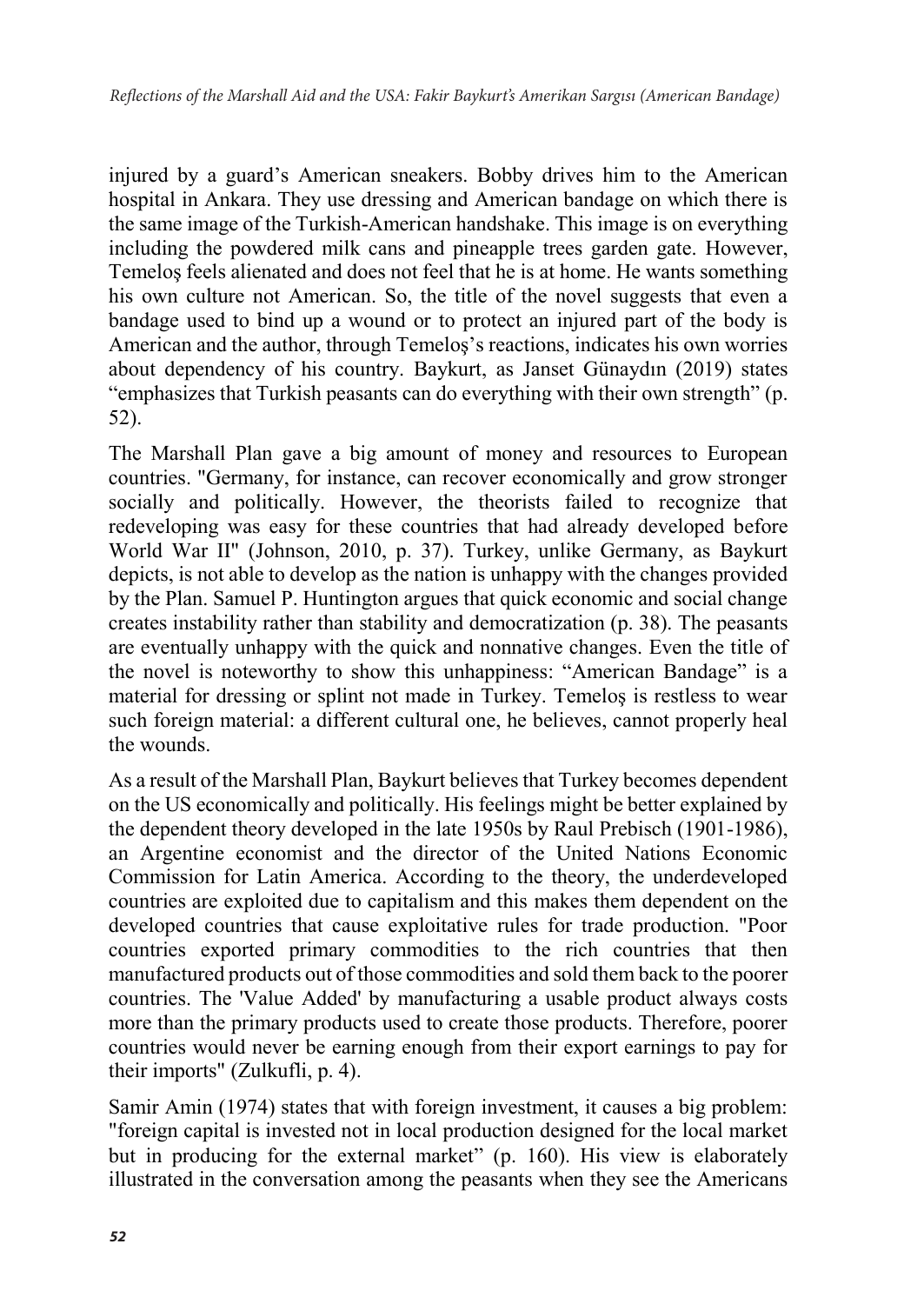extract mines in the area and send them to the USA to produce related goods. The narrator satirically states:

"Since Turkey and America are best friends ever in the world, they do a favor and obtain our mines. They want the poor in the town to get rich. They ship all mines they find and obtain to the States and come back the same ship full of goods cheap there but expensive here…This ambition for the mine is American's not ours. They will keep us away from cultivating and leave us unemployed. When you fall to the ground, embrace the earth because lords do not give you what land of one-acre gives" (p. 103).

Fakir Baykurt's feelings of the social problems that might be caused by American aids might be another example for the notions of the dependency theory. The idea criticizes the relations between the center and the periphery countries. It is a form of unequal international relationship between two countries, one of which is center America, and the other is a satellite or periphery. Turkey is seemed to be a satellite country from a perspective of this idea. The novel tells us that Turkey, as a less developed country, is "conditioned by the external force which is the central capitalism" (Ghosh, 2019, p. 8).

The following conversation among Mr. Borger, the muhktar, and Temeloş is another example from the novel that reveals the basic notion of the dependency theory; receiving financial aids will make the poor country dependent and poorer. Günaydın points out that "the novel reflects that Turkey will pay the price for the Marshall AidsThe peasants are worried about that price, afraid of being in great debt in return " (2019, p. 81): "-I mean agricultural production! Tractor, selector…/-These are expensive things, Sir!/-But you will not be indebted!/-If we will not, then our government will! We manage to live with these plows. We do not need your machines…" (Baykurt, pp. 76-77).

Baykurt states that it is grounded on imperialism, and he asserts that the covert purpose of the foreign aids including the Marshall Plan is to enslave them within their economic grip, dominate and exploit them. The novel is a critique of these relations within the theories mentioned. Baykurt shows that the plan does not work as expected and turns out to be unsuccessful. He uses the village as a metaphor for this idea of cultural and economic imperialism as being a leftist author. The novel depicts how American aid cannot meet its promises and turned Turkey into an unsuccessful attempt because America neglects the local conditions and culture. What's worse, the peasants strongly react to American acculturation attempts. Dependency theorists argue that these elites maintain a dependent relationship because their own private interests coincide with the interests of the dominant states. This concept is observed in a conversation among the American and Turkish officers during a meeting. Melih Dalyan explains his ideas about the aids and the politics and strategy under them to Mr. Borger. It seems that he draws a picture of notions of the dependency theory: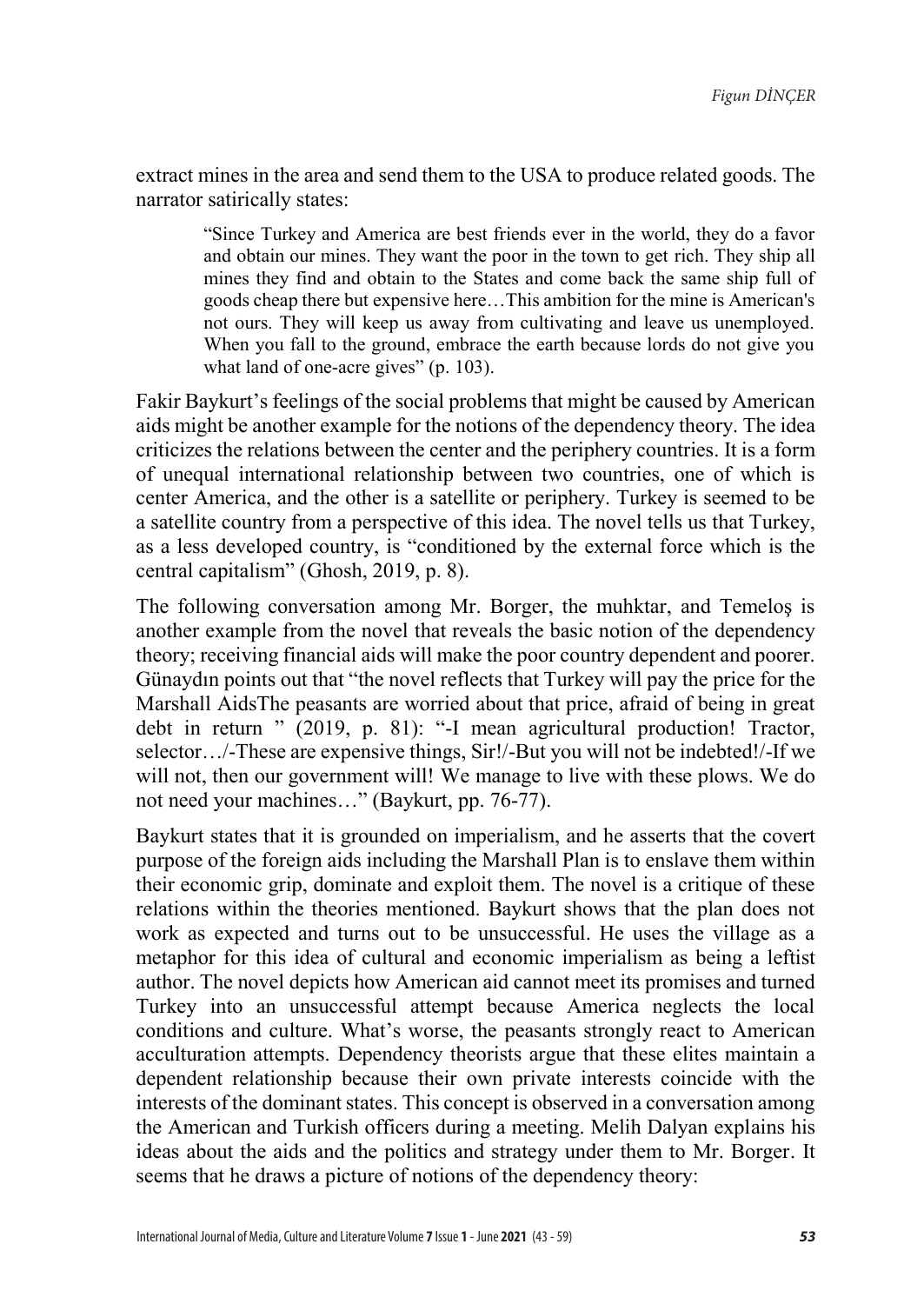"Generally speaking, there is a basic mistake in dividing people into two groups: the helping ones and the helped ones. There unavoidably establishes superiority in the helping ones and inferiority in the helped ones. Because of this mistake, it is hard to make the helped ones happy. Human relations certainly depend on mutual benefits. A country who sacrifices millions of dollars to support aids to others should get some benefits so that she can find strength to keep helping…In this case, aid should be a happy beginning to use underground and ground source potentials of the underdeveloped countries" (p. 19).

America conducts her plans to create a modernized little American model in Kızılöz. It is a typical Turkish village with its people having a traditional agricultural way of living. However, American efforts for the model village project fail, and eventually, the peasants demolish all US buildings and burn down all American crops and pineapple trees even the fields where American seeds are used to plant. The imported chickens lay only empty eggs and the pineapple trees do not bear fruits. In addition to this, the pineapple trees are tropical plants not native to Turkey. Turkey's climate is not suitable for it just like the American attempts to create a new Turkey. The bare eggs, seeds, and trees are metaphors to suggest the bareness of the foreign aid in this country. They clean up everything American in the village and rebuild the hill with the ashes and the remaining from the fire. Baykurt suggests that there is no financial and political benefit in the American aid but damages in all aspects. Some of the peasants tend to behave against their cultural values when they see the American representatives are having wives and mistresses. The tendency to degeneration worries the author saying also the feelings of some peasants who visit the USA. They are taken to a church and introduced to the American's religion and way of life but the narrator is so much restless for their intention of acculturation, saying: "They want us to forget about our traditions and values and convert to theirs and be like them. Is this possible? Who will do it? No way, nobody will do it even Hadji Kadir" (p. 125). Baykurt indirectly warns his people not to be westernized. Being westernized might eventually lead the peasants, the country indeed, to degeneration and lose their roots and origin.

Baykurt foresees the danger in the future describing the peasants' lack of access to their own lands. They are even not allowed to enter the garden where they grow the pineapple trees and build the poultry house full of chickens imported from the States. He points out his predictions by focusing on the Turkish government selling control over Turkey's lands to the Americans in the form of mining rights. Gradually Turkey would lose her independence and national strength. The peasants, in this sense, are disturbed by so-called friendship. Therefore, they ironically keep calling Americans "the Turk's American friends" worrying about being under the sway of them. Baykurt reflects cynicism toward this false friendship: "İzzet said, "We knew Our Aktepe (hill) area became The Garden of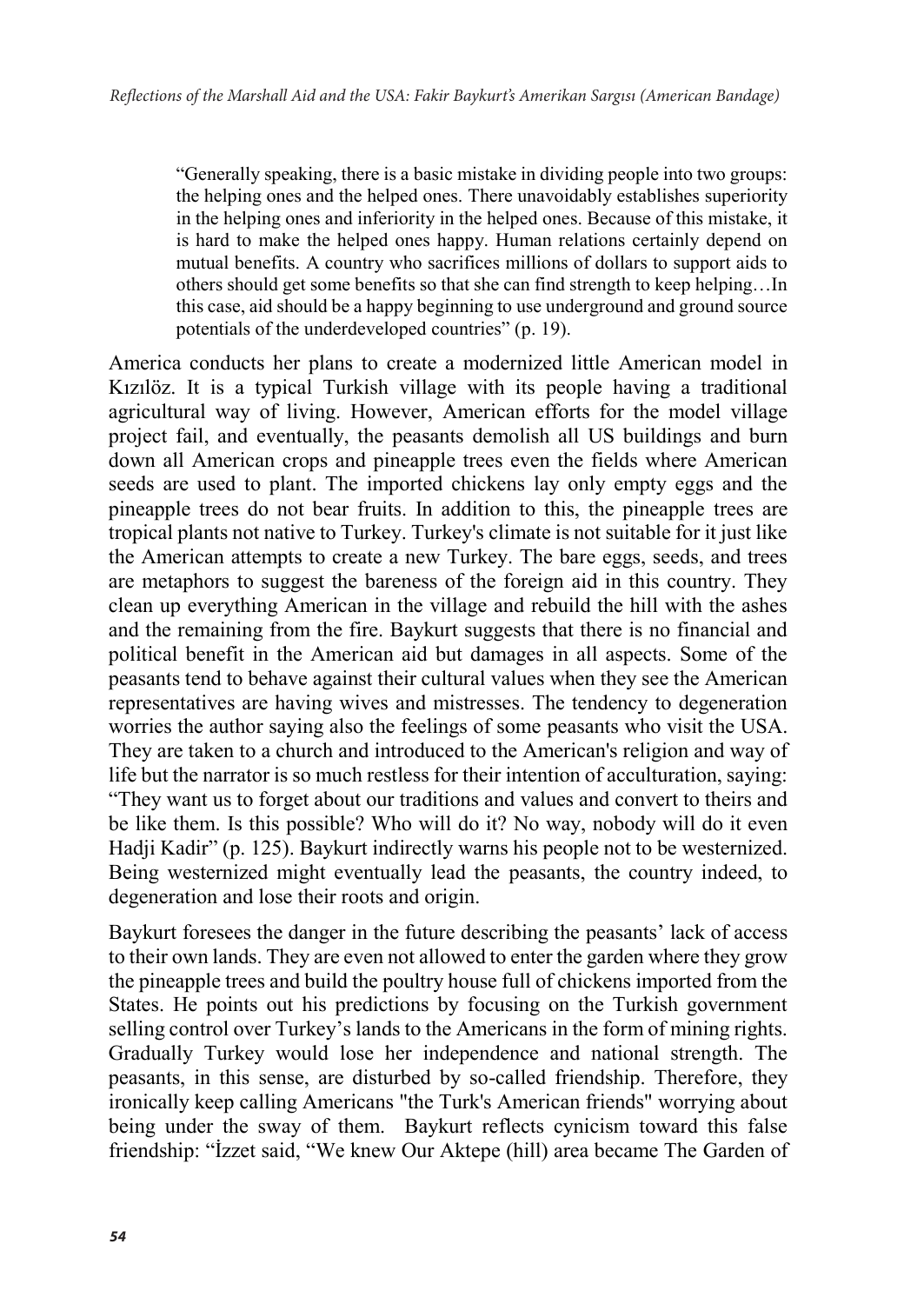Friendship it's not. They made it American Garden, but we should have known it in the very beginning!" (p. 184).

It can be assumed that he points out America's covert intention of imperialism with the so-called friendship and continuous cynicism that Turkey is not the only country for them. Mr. Canata, the American expert and representative, is finished with the project in the village and now will go to Jamaica. He says: "I am going to Camayka (Jamaica in the local dialect). I will work there…" That is to say, they will make it friend now! In this way, they will make the whole world friend." (p. 178).

Baykurt uses "friend" as a metaphor suggesting American invasion through the aid plan and sees it as a part of the new world order. He is worried about the country being colonized by the States as seeing the other countries suffered from a similar threat and the possible results due to the Marshall aids. Both economy and politics, he asserts, are affected by Turkey's dependent relationship with America.

## **CONCLUSION**

The Marshall Plan is still the subject of much discussion, and its effects have also taken the attention of the scholars mentioned before in the current paper. The majority of the studies on this issue are mainly focused on Germany and Great Britain: there is less research that has been carried out in the Turkish context. The literature review has revealed that the Plan had had a great healing impact on the postwar economic, political, and agricultural reformations of the recipient countries. Regarding the implementation of the Plan in Germany and Great Britain, M. J. Hogan (1987), Wexler (1983), and Gimbel (1976) approach the issue from the economic and political aspects. In Turkey, many scholars have also dealt with the matter from the same aspect, usually underlining the positive impacts of the Plan. For example, Erhan (1996) points out that the US had made a great contribution to the economic development of European countries. More recently, Ertem (2009) discusses the reasons which pushed Turkey to ask for the aid and the positive result ending in economic development and a new agricultural and economic structure.

*Amerikan Sargısı*, however, uses allegory and irony to criticize the heavy dependence on American aid, with a fear that it could lead to the country's invasion. Both the Republican People's Party and the Democratic Party are found guilty for not being sensitive to Turkey's future. Feroz Ahmad states that "the rulers are criticized for lacking the determination to preserve the country's true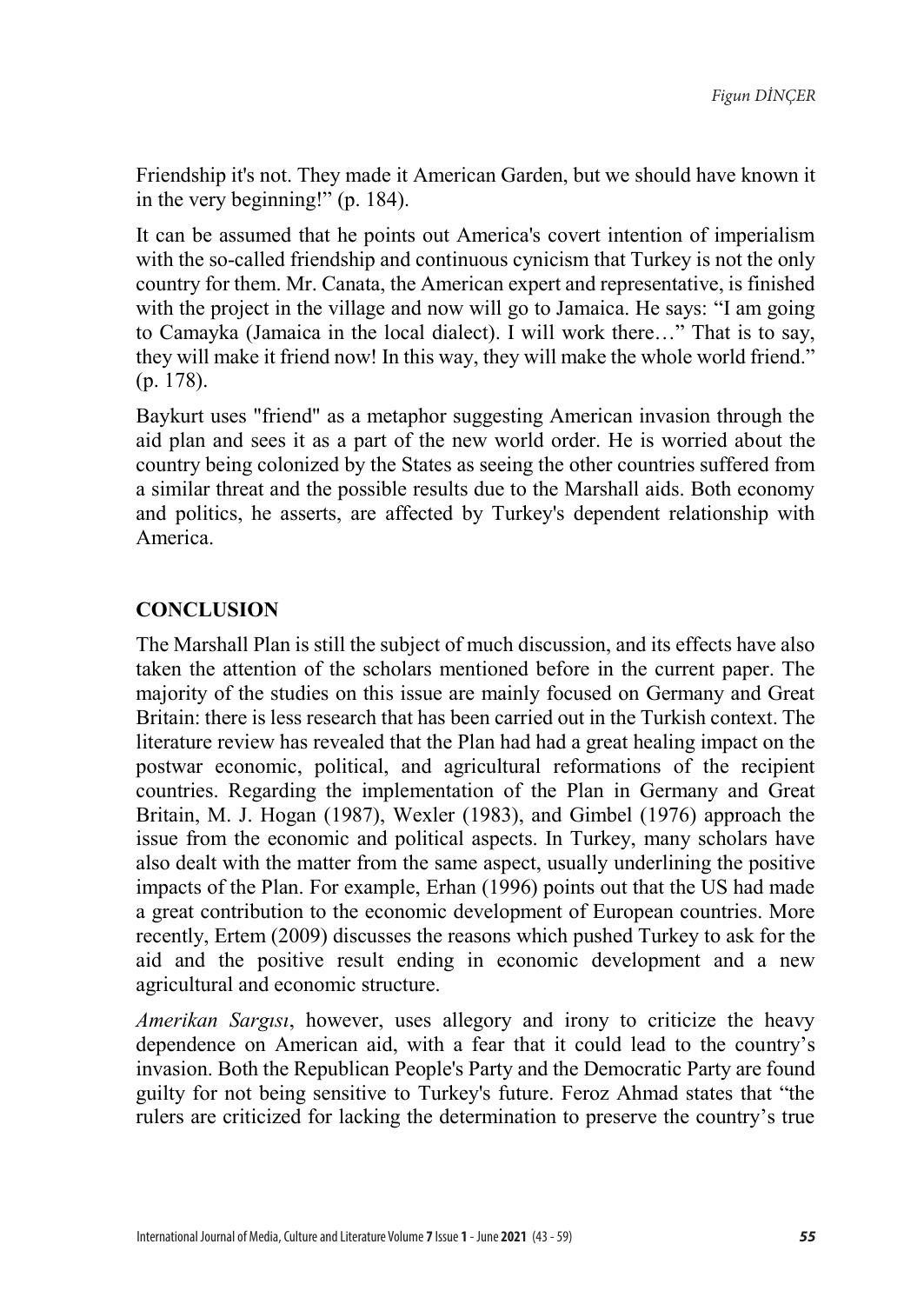independence"<sup>2</sup>. It is in such an atmosphere that Baykurt seems to feel obliged to raise the Turkish public's awareness of the possible consequences of foreign aid. His worries can be understood well when we look at the novel in the light of the theories of developmentalism and dependency, which have been discussed earlier in this paper. Turkish agriculture, transportation, defense system, and foreign investment had fallen into the hands of the foreign aid tools. The novel mainly reflects anti-American, in fact anti-foreign, feelings across the country. Baykurt, for this purpose, uses an allegorical tone and metaphors to criticize the penetration of foreign capital which will turn Turkey into a compliant ward of American sovereignty. Toward the end of the novel, collective hindsight is observed. He uses it as a didactic lesson for the readers: to appreciate one's own sources and strength. As part of the project supported by the Marshall Plan, chickens, cows, animal feed, seeds, agricultural machinery, and American methods are brought from the States. In this way, they think that they will reconstruct all the villages in Turkey and thus Americanize them. However, most of the peasants are happy about this at the beginning, but with time they realize that these new implementations are not suitable with Turkish geography and agricultural traditions, and thus Turkish culture.

Even the novel's title can be interpreted as a symbol of Baykurt's perspective on the independency of his country. Günaydın interprets Temeloş's response to Dorothy, the nurse: "it alludes to the situation Turkey is in because of the Marshall Aids. The bandage on Temeloş's knee and the hospital he is in seem to symbolize Turkey's situation due to America" (2019, p. 90). Temeloş says to the nurse: "I used to be a strong man like steel, iron and atom! Neither a bandage on my knee nor a drill on my head! Just because of you, I am now wrapped with a bandage and I get roped into your hospital!" (p. 264).

The emphasis on nationalism and the need to preserve national values are reflected throughout the novel. Here the term "nationalism" should be clarified to avoid any confusion. The term has two meanings in the Turkish language to define two opponents; one for the left-wing nationalists (*ulusalcılık*) and the other one for the right-wing nationalists (*milliyetçilik*). Baykurt as being a member of the left group shares nationalist opinions. "Despite philosophical differences within the group, three fundamental elements in Ulusalcı thought can be identified: uncompromising anti‐Westernism; externalization of Islam from Turkish nationalism; and ethnic exclusionism" (Uslu, 2008, p. 73). Therefore, Baykurt never suggests that Turkish culture is unique or superior to others as the right-wing nationalists' state. On the contrary, Baykurt puts forward his ideas of the opposition to cultural imperialism and determination to prevent the imposition -by economic pressure- of the culture of a stronger foreign power on a weaker

 $\overline{\phantom{a}}$ <sup>2</sup> Feroz Ahmad, *The Making of Modern Turkey*. (Routledge, 1993), p. 141.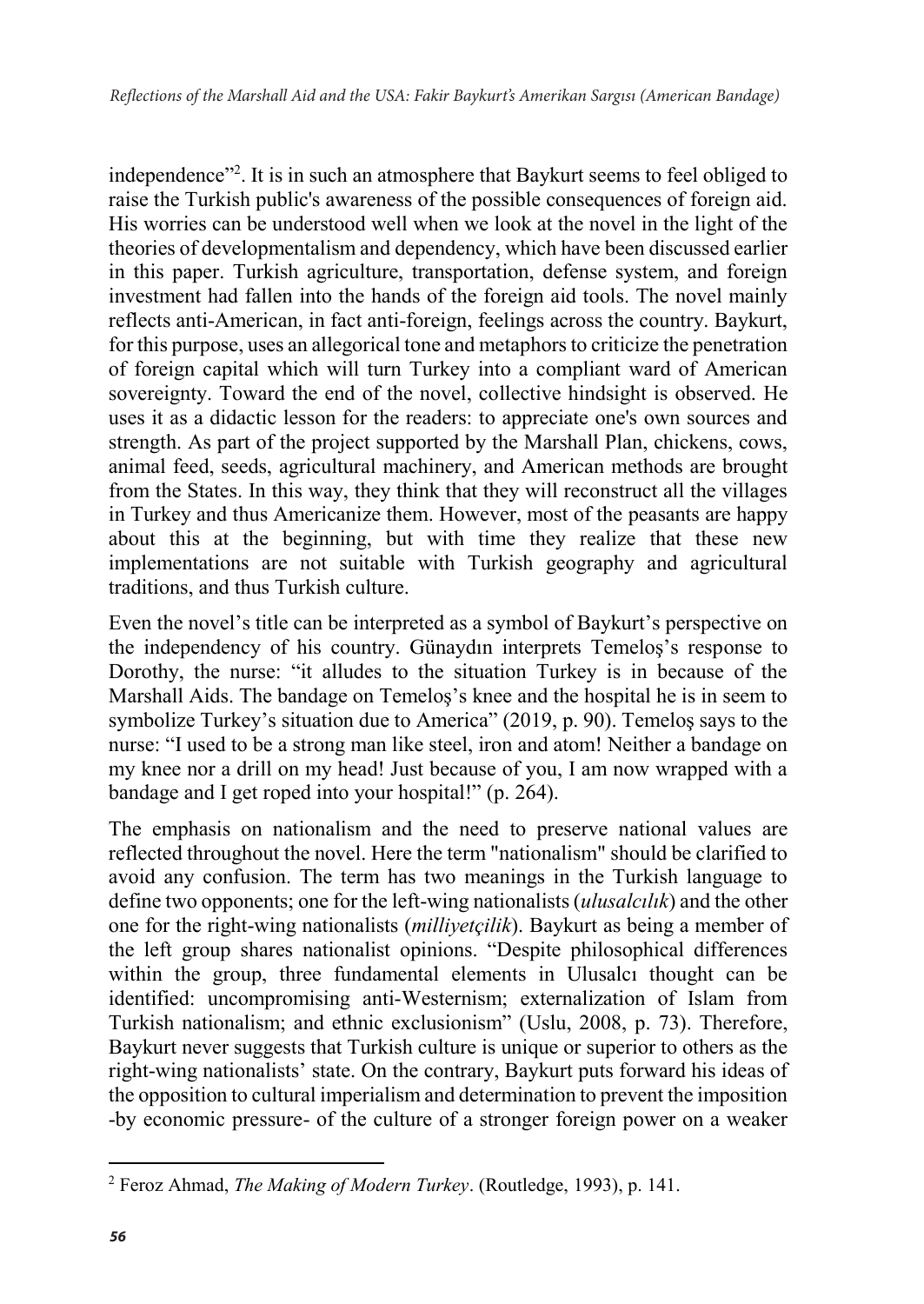country. In his novel, America has denoted the stronger power in Turkey as a weaker country. Foreign aids, like the one offered within the Marshall Plan, function as a means of economic development and globalization. *Amerikan Sargisi* shares the same idea with Amin, who suggests that "the only way for peripheral societies to develop is they must sever all ties with the (capitalist) center" (p. 210). Baykurt shares the same opinion with the Leftists and focuses on Turkish independence.

The Truman Doctrine and the Marshall Plan from Baykurt's perspective are explained quite differently from the literature on these concepts. His criticism is directed only at a small group of rich industrialists, not the whole American nation. Baykurt defines this system and the Marshall Plan in the introduction part of the novel:

"Later, in the election they (the trusts) made people put into office Harry Truman, who is cunning like a fox and meek like a domestic cat. And they began to carry out his doctrines and plans. They attempted to renew their (third world countries') defense systems, military uniforms, combat vehicles, and armament by deluding the poor countries with experts, funds, and equipment. The poor countries are becoming armed at an extraordinary speed. They kept 25% or 35% of their budget for defense and left no budget for other services. The countries in which the Truman Doctrine and the Marshall Plan penetrated are storing and storing battle wares produced by these trusts as if they went barking mad".

Baykurt's definition of the Plan summarizes the purpose of this paper. His dissatisfaction with foreign investment and aids is vividly depicted. He notably allegorizes the fact that an important outcome of the Marshall Plan is that Turkey has to pay a price for it. In order not to pay an irreversible price, his characters in the novel destroy everything the Americans build according to the covert aims of the Plan as Baykurt asserts. Baykurt uses Temeloş, the watchman and the protagonist, as an opposing voice to indicate and warn the Turkish society that Americans coming to the village are not "saviors". Temeloş sees them as the enemy when they first visit them. Baykurt's other characters are American-sided and do not give any importance or sensitivity to Turkish interests. In this way, the author tells the reader that there may always be people who care about their interests more than those of their own country.

#### **REFERENCES**

Ahmad, F. (1993). *The Making of Modern Turkey*. Routledge.

Akçakaya, U. (2011). Sovyet Tehdidinin Türkiye'de Algılanışı (1945-1952), (Yüksek Lisans Tezi), Hacettepe Üniversitesi, Ankara.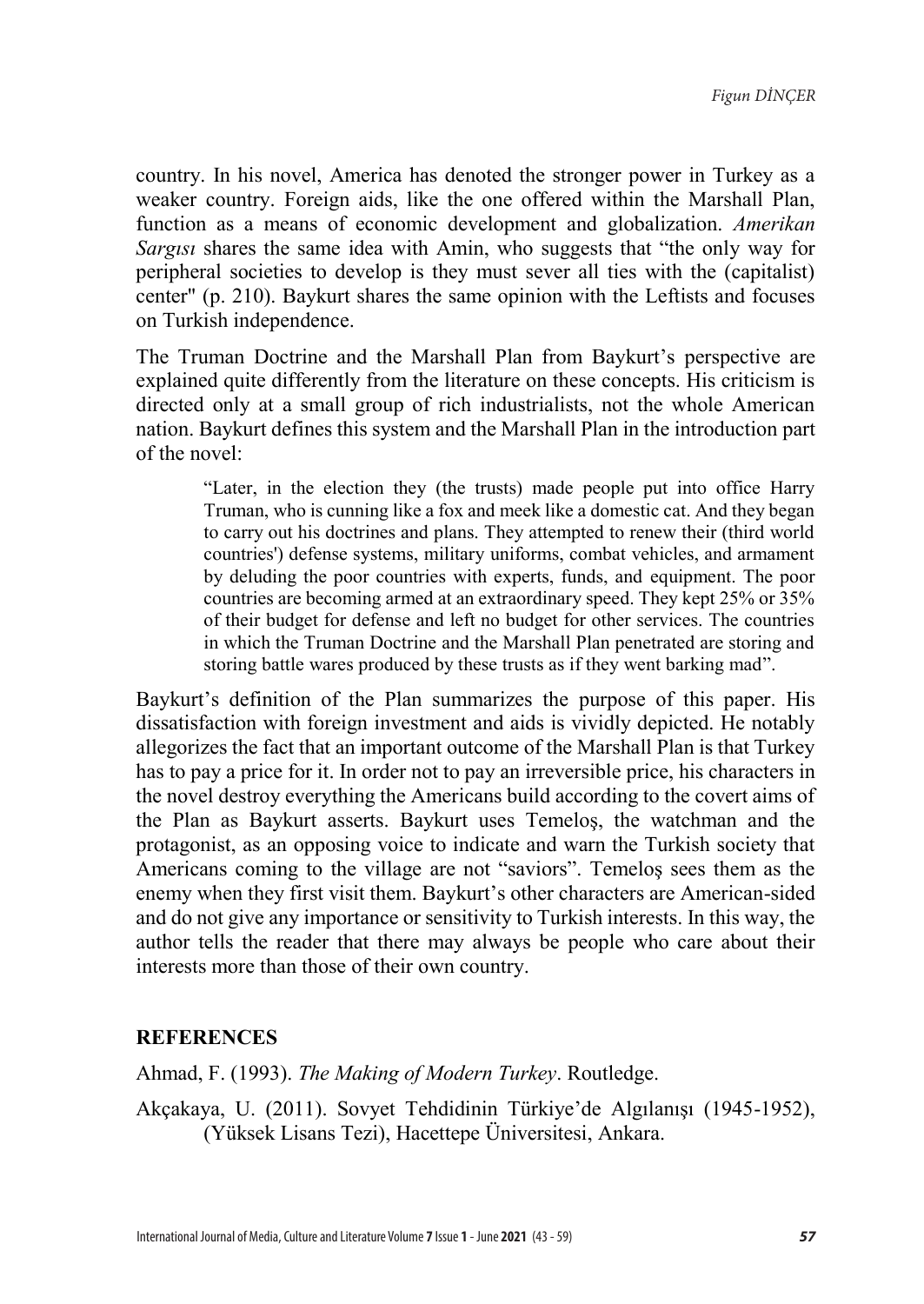- Amin, S. (1974). *Accumulation on a World Scale: A Critique of the Theory of Underdevelopment*. 2 Vols. New York: Monthly Review Press.
- Avşaroğlu, N. (2008). Marshall Planı, Amerikan Dış Kredileri ve Türkiye Madencilik Sektörüne Etkileri.
- file:///C:/Users/Figun/Downloads/MarshallPlanAmerikanKredileriveTurkiyeMa dencilikSektoruneEtkileri.pdf (accessed on June 10, 2019)
- Baykurt, F. (2003). *Amerikan Sargısı*. Dördüncü Basım, (American Bandage, 4th edition), İstanbul, Adam Yayıncılık.
- Birinci, B. (2007). The Marshall Plan in Turkey, a Critical Evaluation of United States' Interests in the Plan and its Effects on the Republic, (Yüksek Lisans Tezi). Boğaziçi Üniversitesi.
- Çağrı, E. (1996). Ortaya Çıkışı ve Uygulanışıyla Marshall Planı (Emergence and Implication of the Marshall Plan), *Ankara Üniversitesi Siyasal Bilgiler Fakültesi Dergisi*, 51(1), 275- 288.
- Ertem, B. (2009). Türkiye-ABD İlişkilerinde Truman Doktrini ve Marshall Planı (Truman Doctrine and Marshall Plan in Turkey-USA Relations), *Balıkesir Üniversitesi Sosyal Bilimler Enstitüsü Dergisi*, 12(21), 377- 397.
- Ferraro, V. (1996), Dependency Theory: An Introduction, http://marriottschool.byu.edu/emp/WPW/pdf/class/Class\_6- The Dependency Perspective.pdf
- FRUS. (1974). *Foreign Relations of the United States 1948 Volume III, Western Europe*, United States Government Printing Office, Washington.
- Gimbel, J. (1976). *The Origins of the Marshall Plan*. Standford: Standford University Press.
- Ghosh, B. N. (2019). *Dependency Theory Revisited*. London: Routledge.
- Günaydın, J. (2019). Marshall Yardımlarının Türk Köylüsüne Etkilerinin Seçili Edebi Eserlere Yansıması, (Yüksek Lisans Tezi), http://acikerisim.baskent.edu.tr/bitstream/handle/11727/4159/10290192. pdf?sequence=1&isAllowed=y, Başkent Üniversitesi, Ankara.
- Gürel, P. E. (2017). *The Limits of Westernization: A Cultural History of America in Turkey*, Columbia University Press.
- Hogan, M. J. (1987). *The Marshall Plan: America, Britain, and the Reconstruction of Western Europe 1947-1952*. Cambridge University Press.